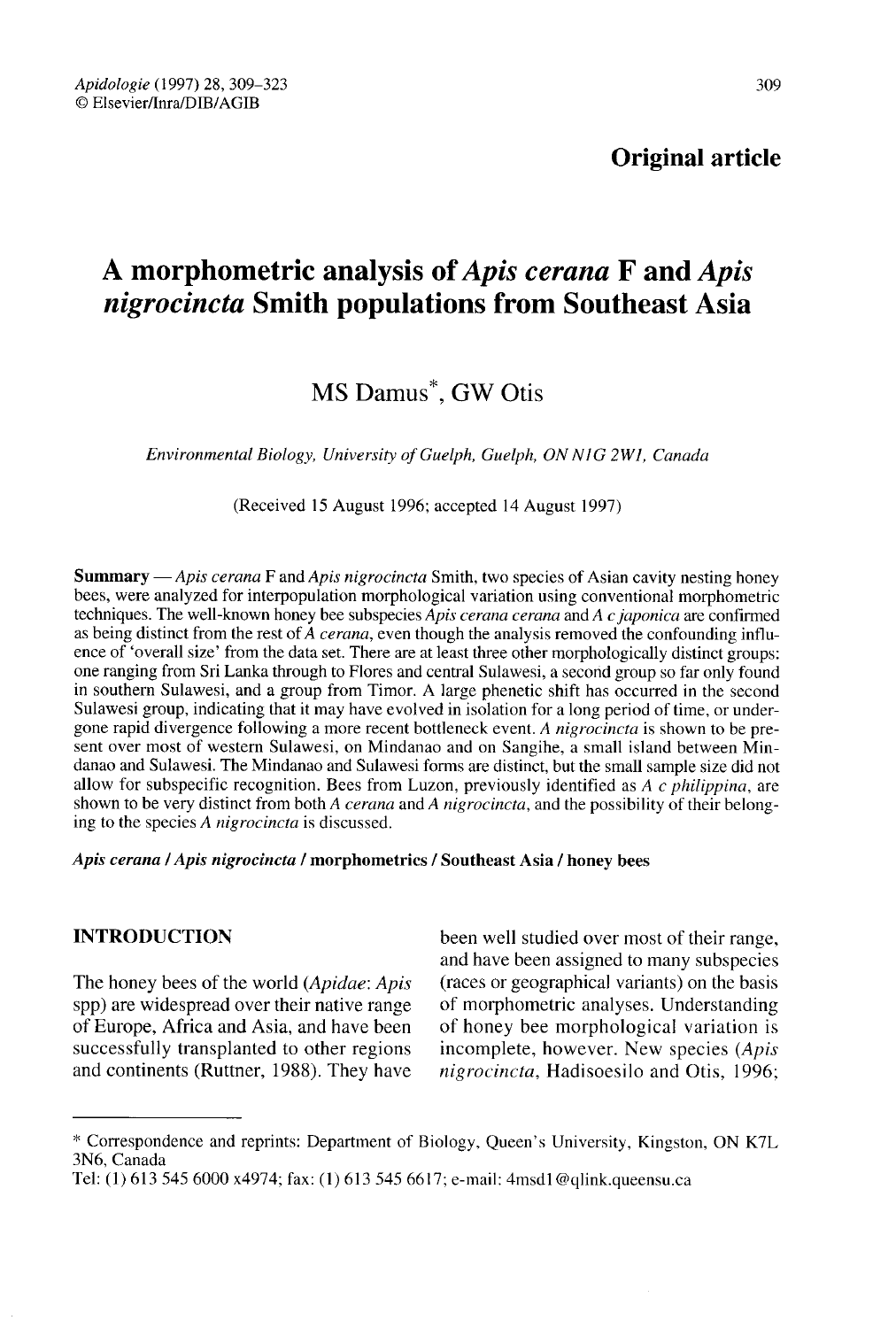Apis nuluensis, Tingek et al, 1996) have recently been discovered from Sulawesi and Borneo, respectively, and their ranges have not yet been adequately determined. No inclusive study of other Southeast Asian island bee populations has been carried out either, although Ruttner (1988) said that if new forms were to be discovered, that is where they were most likely to be found.

Recently, Smith and Hagen (1996) published an analysis of mitochondrial DNA variation among populations of cavity nesting honey bees in Asia, which attempted to phylogenetically link the various populations. They were able to resolve four monophyletic lineages that are relevant to this study: 1) Apis cerana indica from Sri Lanka and other parts of India; 2) A c cerana from China and A c japonica from Japan; 3) A  $c$ indica from Malaysia and Indonesia; and 4) A nigrocincta (see Hadisoesilo and Otis, 1996) from Sulawesi with  $A$  c philippina (sensu Ruttner, 1988) from the Philippines. Unfortunately, the variation between the samples was too great to root the resulting tree, and consequently they were not able to discern phylogenetic relationships between them (Smith and Hagen, 1996). Both Smith and Hagen (1996) and our study used many of the same samples. Therefore this can be seen as a companion study to theirs, investigating morphological variation as opposed to genetic variation. It was our intention to survey the major islands of Southeast Asia where cavity nesting honey bees are known to exist, and to do a preliminary assessment of their interpopulation morphometric variation.

## MATERIALS AND METHODS

## Collection data and measurement techniques

Honey bees were collected from natural nests and semi-managed hives from many sites in Malaysia, Indonesia and eastern Asia (see Appendix and fig I). For the analysis, one sample consisted of ten bees from a single colony. Many of the samples were collected by the authors, but some were collected by others and sent to us (see Acknowledgments). The bees were killed with ether and preserved in 75% ethanol. The right fore and hind wings were removed and mounted on glass slides with glycerin. The right hind legs were removed, disarticulated and mounted in the same manner. A second glass slide was placed on top to ensure that the parts stayed parallel to the plane of measurement (coverslips were not heavy enough to prevent the parts rolling and the wings folding). No distortion due to compression was detectable.

The specimens were placed on the stage of an inverted microscope and an image of the body parts was projected onto paper. Magnifications were x45 for most measurements, or ×21.5 for the wing lengths. Distance measurements were made with a ruler and were accurate to the nearest 0.01 mm, and wing angles were accurate to the nearest tenth of a degree, measured with a protractor. The values of the variables for each sample were calculated as the arithmetic average over the ten bees from that hive. Consistency was achieved in that one person (MSD) performed all of the measurements. In total, 98 samples were analyzed.

The characters measured are listed in table I. The fore wing and leg characters are the same as described by Ruttner (1988) and Ruttner et al (1978), while the hind wing characters are those of Mattu and Verma (1984). One new character, width of the tibia, was introduced. It was defined as the width of the distal end of the metatibia.

#### Morphometric analyses

Plots of the raw data, taken two variables at a time, were made to determine if they could discriminate between the samples taken from the different localities.

Cluster analysis (using UPGMA and Ward's minimum variance and Euclidean distance options in SYSTAT; Wilkinson 1990) assigned samples to groups of overall similarity, and these groups were entered into a multiple-group principal components analysis, which determined the characters most correlated with 'size' [see Thorpe (1988) and Daly (1992)]. The MG-PCA was used simply to determine those variables correlated with 'size', and not to compare popu-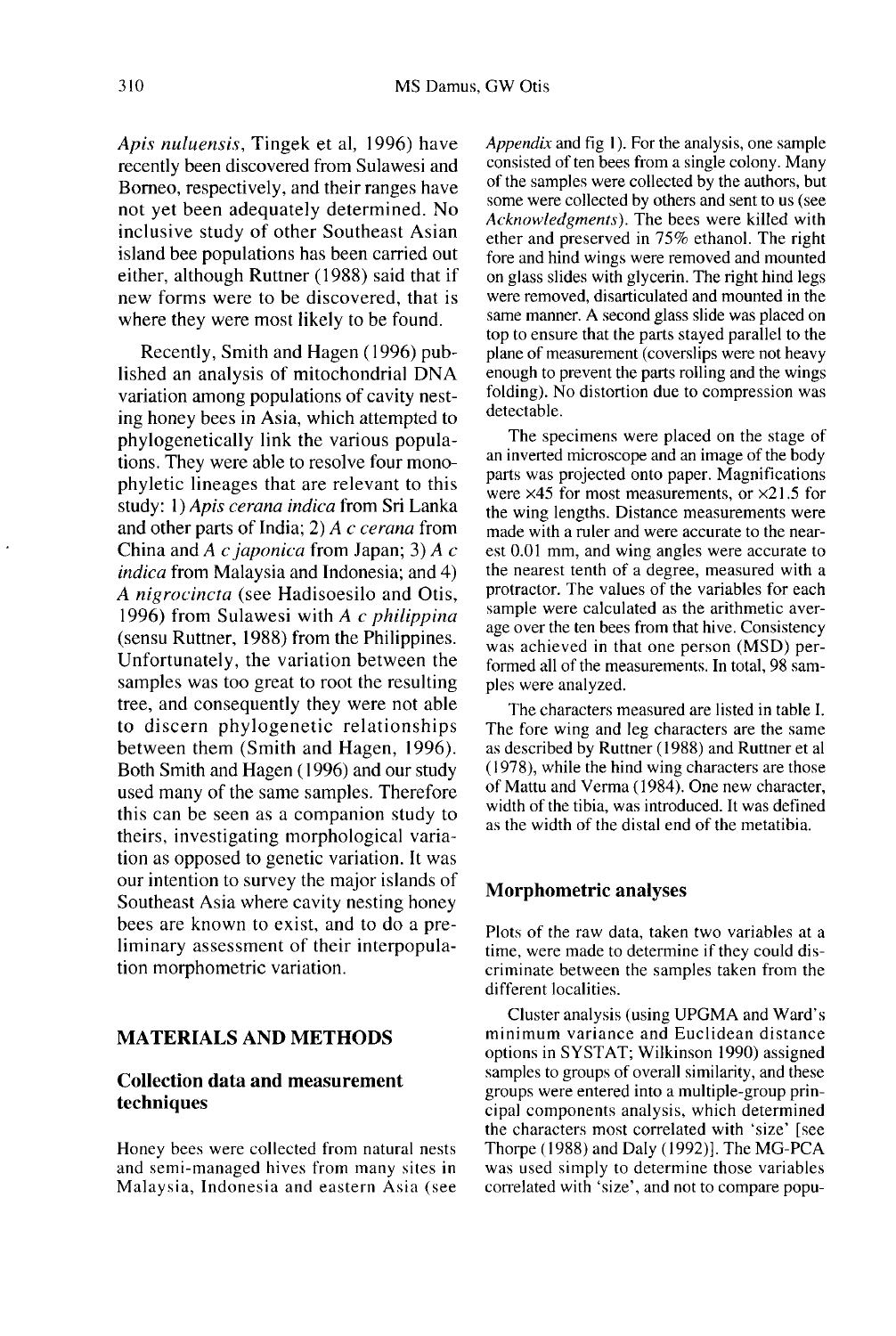

Fig 1. Map of Southeast Asia showing collection sites. Sri Lanka, Hong Kong and Japan not shown. Dark area indicates 200 m isobath, or approximate extent of maximum land exposure during past ice age.

lations. Variables identified as 'size' variables were regressed on hind wing length (the variable with the highest correlation,  $> 0.95$ , with PCA 1 in single-group analyses), and those that had high significant correlations with hind wing width  $(R^2 > 0.6, P < 0.05)$  were classified as sizerelated. The overall influence of size was removed from those characters using the computer routine 'Burnaby' recommended by Rohlf and Bookstein (1987) and available by anony-<br>mous ftp from life.bio.SUNYSB.edu/morphmet as part of the 'Macleod' package. The new 'sizefree' variables were rejoined with the original variables that were shown to be uncorrelated with 'size' into a new data set. This was the sizefree data set used for the rest of the analyses.

The size-free data set was subjected to a simple principal component analysis as an exploratory analysis to determine whether any of the recognized subspecies or samples from localities not studied or reviewed by Ruttner (1988) formed distinct clusters.

Smith and Hagen's (1996) results suggested that the bees known as  $A \, c \, phi$  philippina from the Philippines [both Luzon and Mindanao according to Ruttner (1988)] may be more closely related to A *nigrocincta*, since they have similar DNA sequences in the area of the mitochondria they investigated. A discriminant analysis (DA) was designed, assigning those bees known to be A cerana (from Ruttner, 1988) and A nigrocincta (from Hadisoesilo and Otis, 1996) to two groups, and testing to which of the two groups the bees from the Philippines and one other group from the island of Sangihe (half-way between Sulawesi and Mindanao, see fig 1) belonged. A second DA was performed in which the Philippine samples were placed into their own a priori group, to determine their relative fit to each other.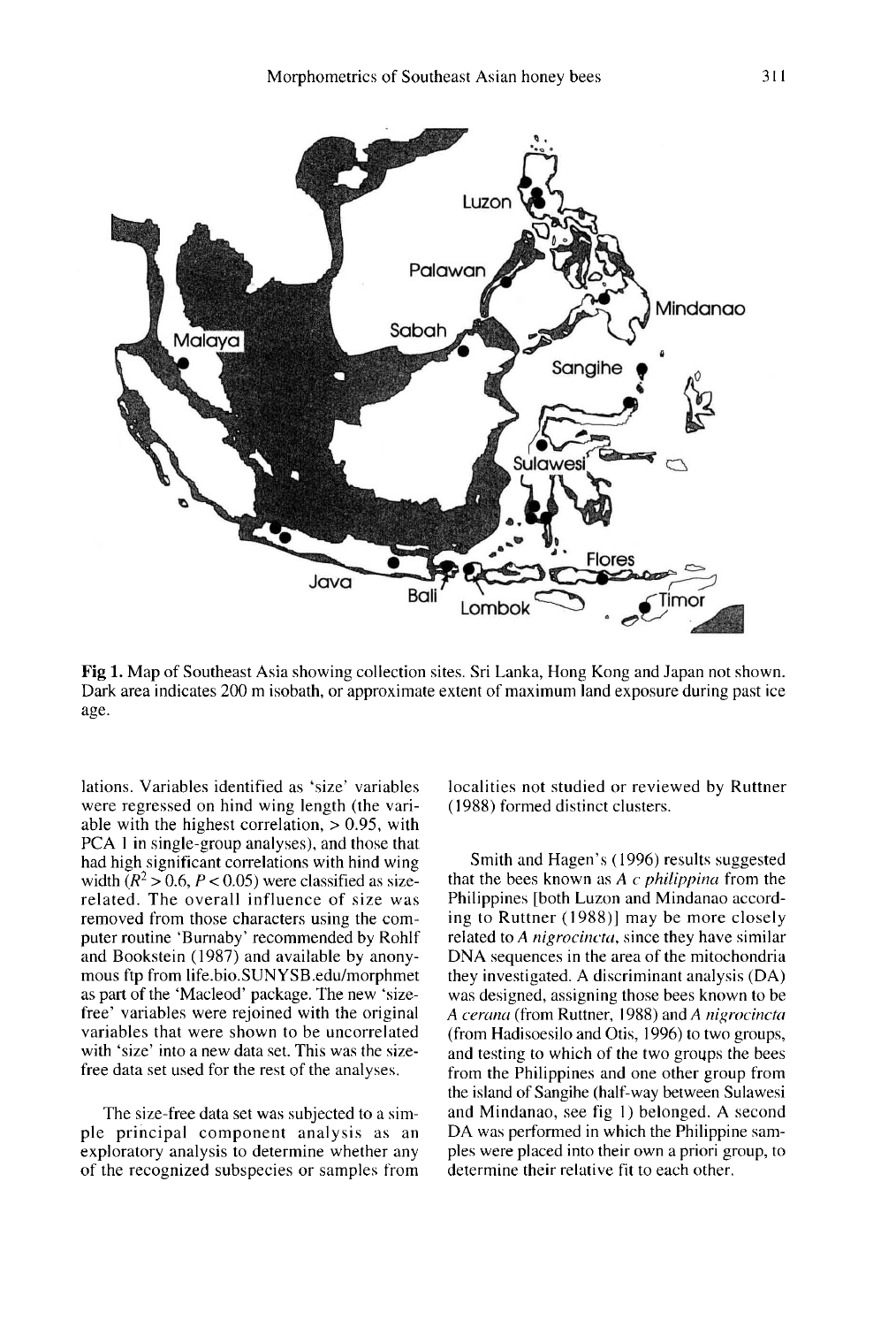Table I. List of characters measured and their preliminary statistical properties. Those in **bold** were size-related and were entered into the program 'Burnaby'. Leg and fore wing characters are as described in Ruttner et al (1978) and Ruttner (1988); hind wing characters as described in Mattu and Verma (1984). Metatibia width was a new character, and is defined as the width of the distal tip of the metatibia.

**Metafemur length** Metatibia length Metatibia width **Metatarsus length Metatarsus width** 

Fore wing length Fore wing width Length of first abcissa of vein  $M_{3,4}$ Length of second abcissa of vein  $M_{3+4}$ Angle A4 Angle B4 Angle D7 Angle E9 Angle G18 Angle J10 Angle J16 Angle K19 Angle L13 Angle N23 Angle O<sub>26</sub> **Hind wing length Hind wing width** Number of hamuli **Extent of hamuli** Length of vannal lobe Length of jugal lobe Length of basal portion of radial vein Length of apical portion of radial vein Length of 'indica' vein

Length of discoidal vein

For further analysis of the two species A cerana and A nigrocincta, non-metric multidimensional scaling ordinations were performed as recommended by de Queiroz and Good (1997), and confirmatory analysis was carried out with discriminant analysis.

All statistics were performed with SYSTAT version 5.0 for DOS (Wilkinson, 1990).

## RESULTS

Several plots of the raw variables were searched for patterns of variation between the groups. Plots of lengths versus widths of wings and leg segments showed signifi cant discrimination between the samples, and separated the two species A cerana and A nigrocincta from one another and the subspecies  $A$  c cerana (the samples from Hong Kong) and A c japonica (from Japan) from the rest of A cerana (fig 2). They also highlighted the reason behind the desire to remove the effect of 'size' from the variables. The smallest bees measured were the samples from Luzon, the largest from Japan, and they occupy opposite ends of the graph (fig 2). It was not desired that populations be classified by their size differences, and the removal of overall size from the variables allowed us to analyse samples by their shape, instead of by size.

UPGMA clustering of the data identified 16 groups, mostly arranged by location of collection. One sample from Timor was grouped into the cluster of Malay peninsula samples, another Timorese sample clustered with the samples from Flores, and one Flores sample clustered with the south Sulawesi samples. The Javanese samples (western and eastern) were all in one group, and one Balinese sample clustered with them. One sample from Sulawesi A nigrocincta clustered with the Mindanao group, and two from Sulawesi A nigrocincta clustered with the Sangihe group. A discriminant analysis, performed with the 16 groups, reassigned these samples into their respective islands (with probability  $> 0.95$ ). The 16 groups entered into the MGPCA were: Java, Bali, Lombok, Flores, Timor, South Sulawesi (Sulawesi a), central Sulawesi (Sulawesi b), Sulawesi A nigrocincta, Sangihe, Malay peninsula, Sabah/Palawan,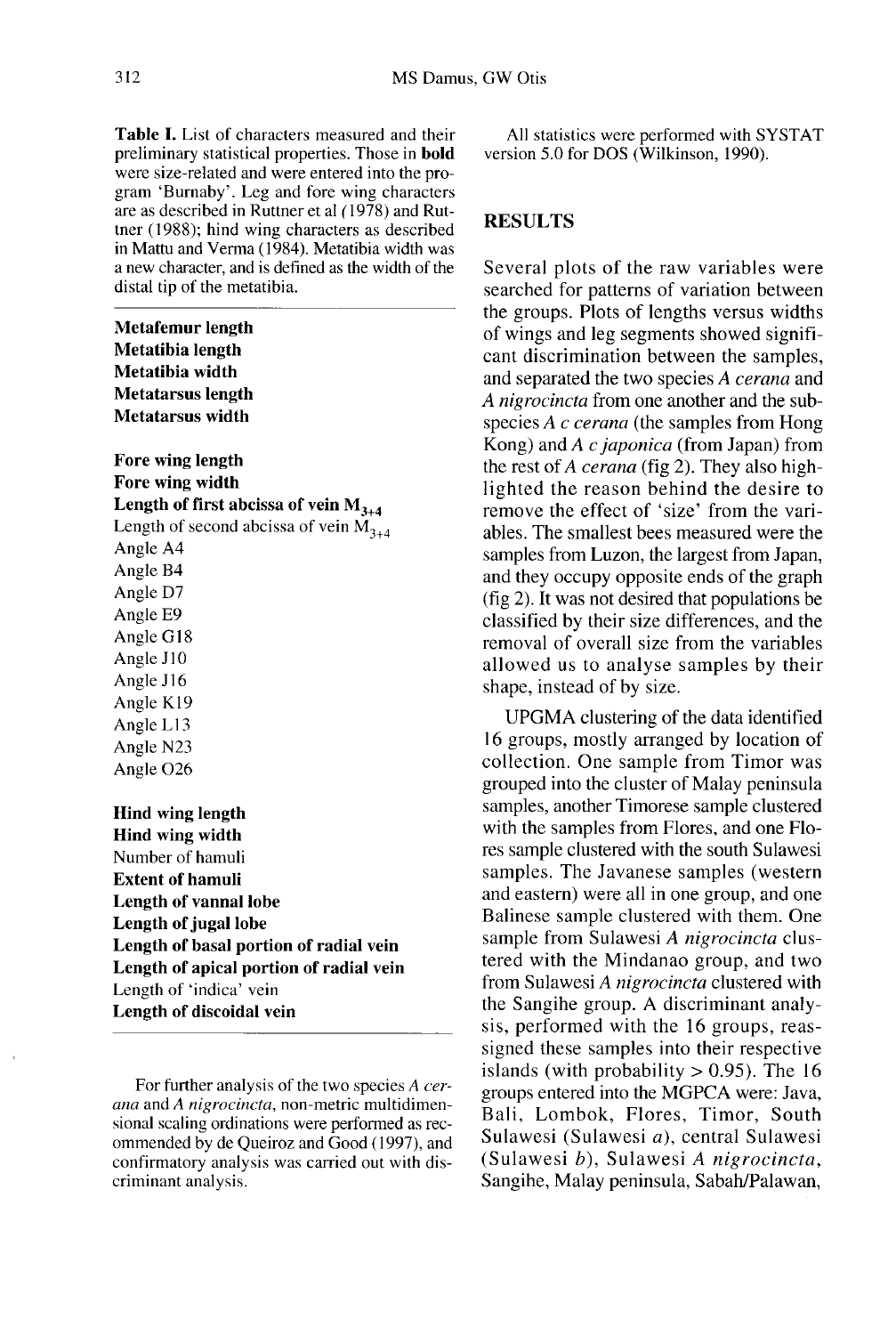

Fig 2. Graph of hind wing length versus width. Several groups are apparent even in this two variable scatterplot. Dark polygonal shape is A nigrocincta (sensu Hadisoesilo and Otis, 1996), pale grey shape is Sulawesi  $b$  from central Sulawesi.

Luzon, Mindanao, Hong Kong, Japan and Sri Lanka. Those variables that had their highest absolute correlations with factor 1 of the MG-PCA and had high significant correlations with hind wing length were classified as size related. They are highlighted in table I.

The principal component analysis of the size-free data set, which compressed 62% of the variation in the samples into the first two components (fig 3), revealed many of the previously known subspecies of A cerana. Both A c cerana from Hong Kong and A c japonica from Japan were well isolated from the rest of the samples as was A nigrocincta from Sulawesi (dark grey polygonal shape). The Mindanao and Sangihe samples plotted with the samples of A

nigrocincta, and the samples from Luzon were nearby. The samples of Sulawesi A cerana were isolated into two distinct groups, one (Sulawesi a from southern Sulawesi; clear polygonal shape) was sepa rate from but adjacent to the Javanese samples, and one from central Sulawesi (Sulawesi  $b$ ; light grey polygonal shape) plotted within the Javanese samples. The samples from Sabah and Timor formed distinct groups, and the samples from Sri Lanka overlapped slightly with the samples from Java.

The discriminant function analysis performed to identify the Philippine and Sangihe bees placed the Sangihe and Mindanao samples and four of the seven Luzon samples in with A nigrocincta (probability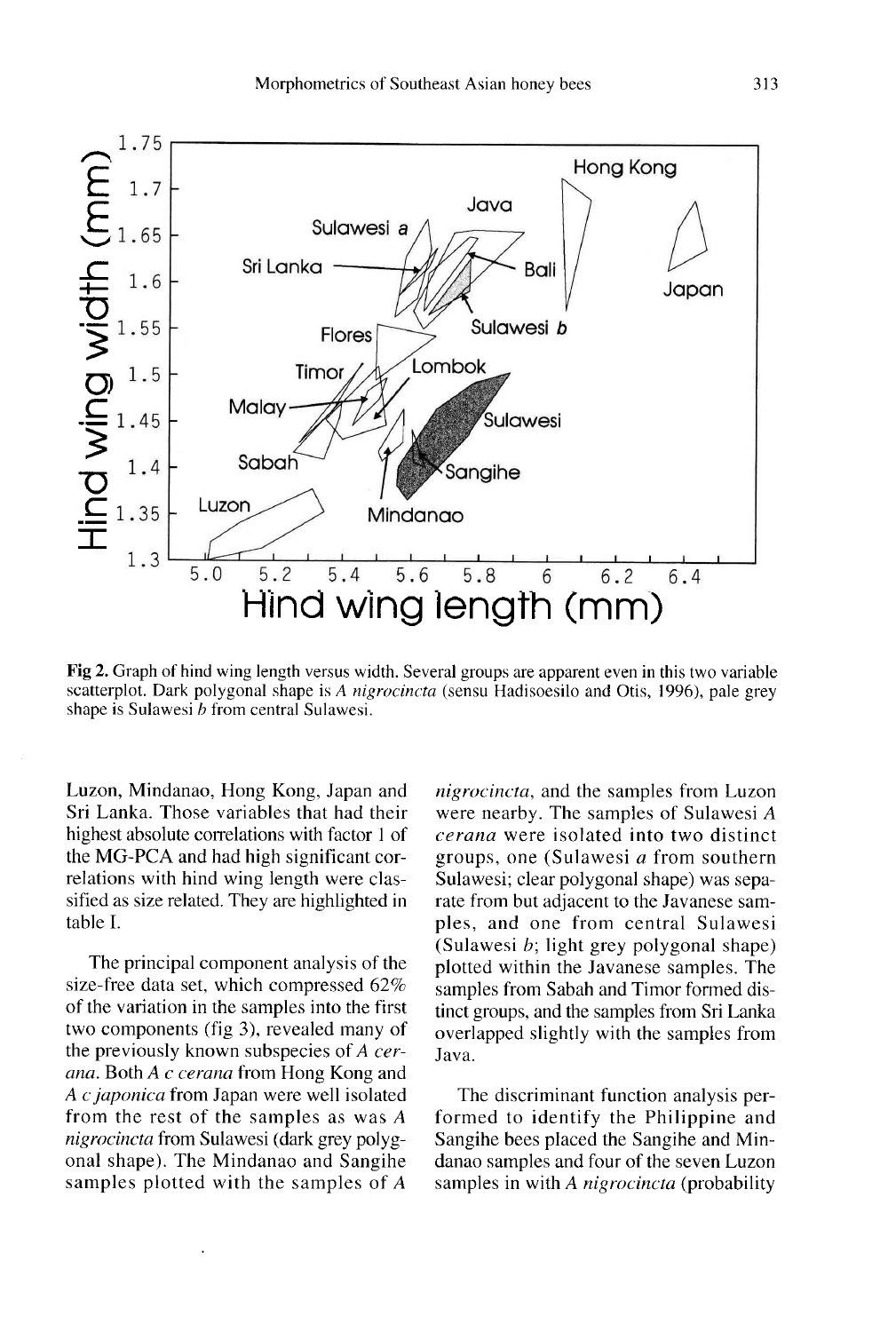

Fig 3. Principal components analysis of entire size-free data set. Factor 1 accounts for 48% of total variation, factor 2 accounts for 14%. Dark polygonal shape is A *nigrocincta* (sensu Hadisoesilo and Otis, 1996), pale grey shape is Sulawesi *b* from central Sulawesi.

1.0), while the other three Luzon samples were identified as being more similar to A cerana (probability 1.0). However, when any three of the seven Luzon samples were placed into their own a priori group, all of the others were classified with them (probability 1.0), indicating that they are more like each other than either A cerana or A nigrocincta sensu strictu. The Mindanao and Sangihe samples were always classified with A nigrocincta samples from Sulawesi, not into the Luzon a priori group, indicating that they are more similar to Sulawesi A nigrocincta than to the Luzon samples.

For further analyses, the data set was split into the two groups representing A cerana

and A nigrocincta. The morphologically ambiguous samples from Luzon were included in both analyses, to compare their phenetic relationship with the two species.

#### A nigrocincta set

This data set included all of the Philippine bees, as well as A nigrocincta from Sulawesi as described by Hadisoesilo and Otis (1996). The multidimensional scaling analysis (MDS) resolved 96% of the original variability into four dimensions (stress  $= 0.08$ ) and split the samples into three clear clusters (fig 4): A nigrocincta from Sulawesi and Sangihe, the Mindanao bees, and the sam-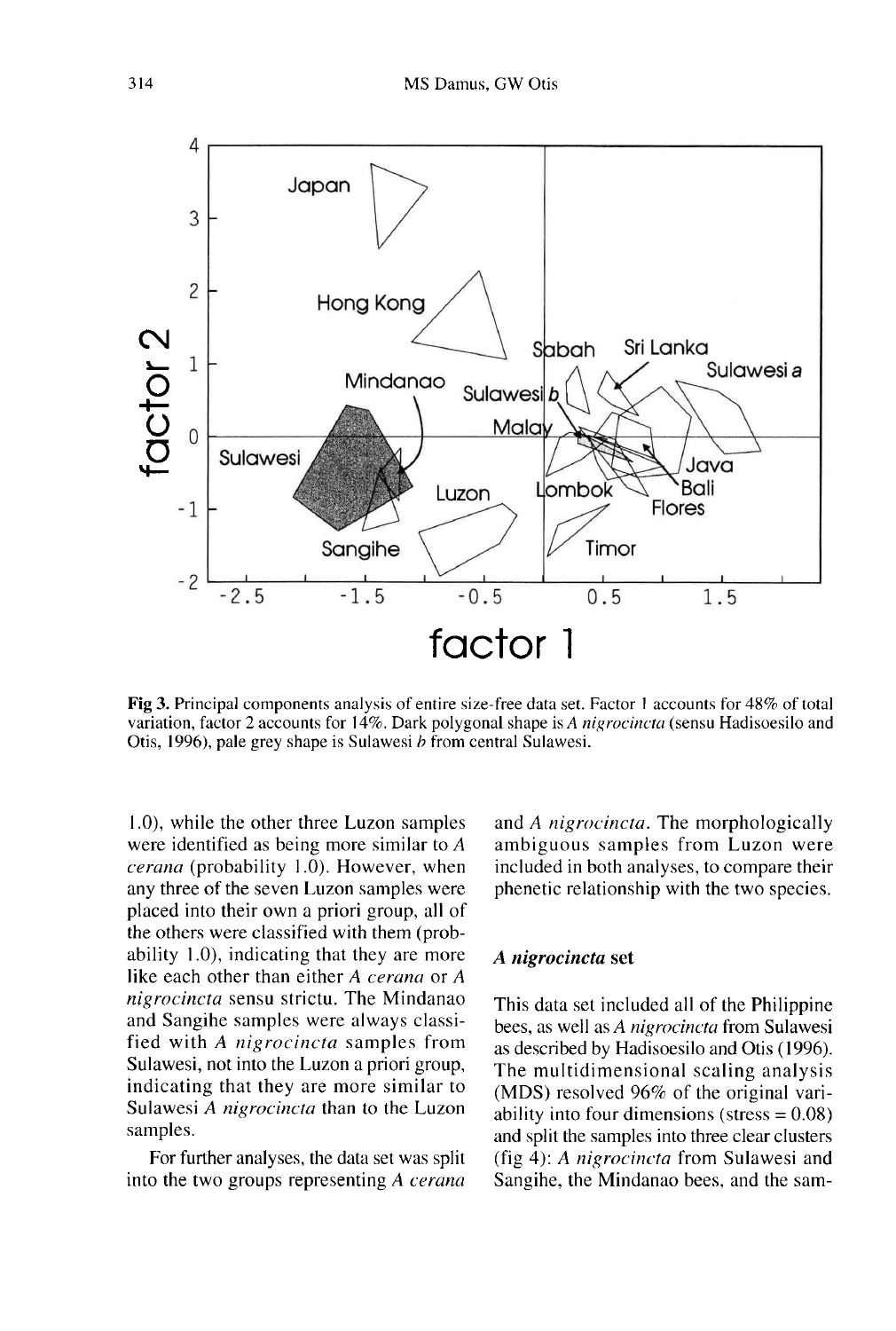

Fig 4. First two dimensions of multidimensional scaling analysis, A nigrocincta and Luzon bees only. Polygonal shapes enclose all specimens from named group.

ples from Luzon. These were the a priori groups included in a discriminant analysis (DA). Figure 5 shows the graph of the two factors (= discriminant functions) derived from the analysis. Ellipses are at the 75% confidence level (Cornuet, 1982; Ruttner, 1988), and define 'discrete groups'. The three groups identified by the MDS were verified as being distinct.

#### A cerana set

This data set included all of the A cerana samples from Japan, Hong Kong, Sri Lanka, Malay peninsula, Sabah/Palawan, Java, Bali, Lombok, Flores, Timor and Sulawesi (Sulawesi a from southern Sulawesi and Sulawesi b from central Sulawesi) and the samples from Luzon. The MDS was able to resolve 96% of the original variation into four dimensions, with stress 0.09. Dimension 1 (fig 6) split the samples into the three well-established subspecies A c cerana (Hong Kong),  $A \, c$  japonica and  $A \, c$  indica (sensu Ruttner, 1988). Dimension 2 subdivided A c indica, removing Sri Lanka, Timor and Sulawesi a, and clearly isolated the Luzon samples. Dimension 3 (not shown) separated Timor from Sri Lanka, and the<br>Malay peninsula together with Malay peninsula together with Sabah/Palawan from the rest of A c indica. These were the groups then entered into the DA: Sulawesi  $a$ , the combined samples from Java + Bali + Lombok + Flores + Sulawesi b, Timor, Malay + Sabah, Hong Kong,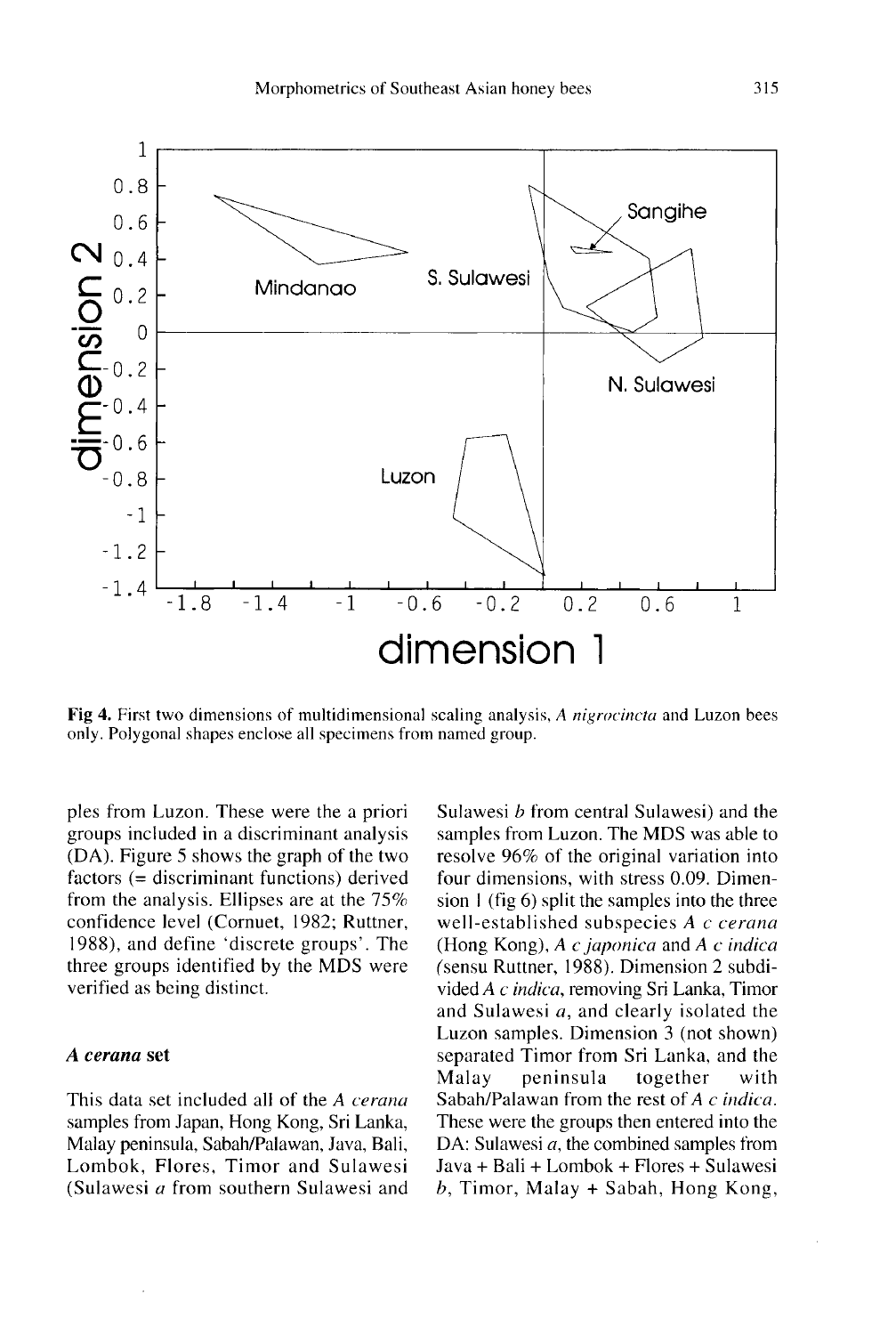

Fig 5. Only two factors (= discriminant functions) of discriminant analysis of A nigrocincta and Luzon bees. Ellipses at the 75% confidence level surround members of and identify morphologically distinct groups.

Japan, Sri Lanka, and Luzon. The graphical results of the DA are presented in fig ures 7 and 8. The first three factors separated all seven of the groups. Factor 1 (fig 7) identified  $A$  c cerana and  $A$  c japonica as being distinct. Factor 2 in combination with factor 1 separated Malay+Sabah and Timor from the Java et al group, but they were all overlapped by A c indica from Sri Lanka. The Luzon bees were well separated, and Sulawesi  $a$  was distinct but adjacent to the Java et al group. Factor 3 (fig 8) divided Sri Lanka, Malay+Sabah and Timor, and further isolated Sulawesi a. The Timor and Malay+Sabah samples always remained close to the Java et al group. All ellipses are at the 75% level of confidence.

#### DISCUSSION

This survey was able to document a high degree of morphological differentiation among the island populations of A cerana and A nigrocincta in Southeast Asia. The previously recognized subspecies A cerana cerana and A c japonica (Ruttner 1988) are upheld, and the tentative subspecies  $A \, c$ philippina is shown to be divergent from both A cerana and A nigrocincta. In view of Smith and Hagen's (1996) results, in which mitochondrial DNA sequencing placed A c philippina in a monophyletic branch with A nigrocincta, and not with any other A *cerana* groups, we suggest that  $\overline{A}$  c philippina may, in fact, be more closely related to A nigrocincta than to A cerana.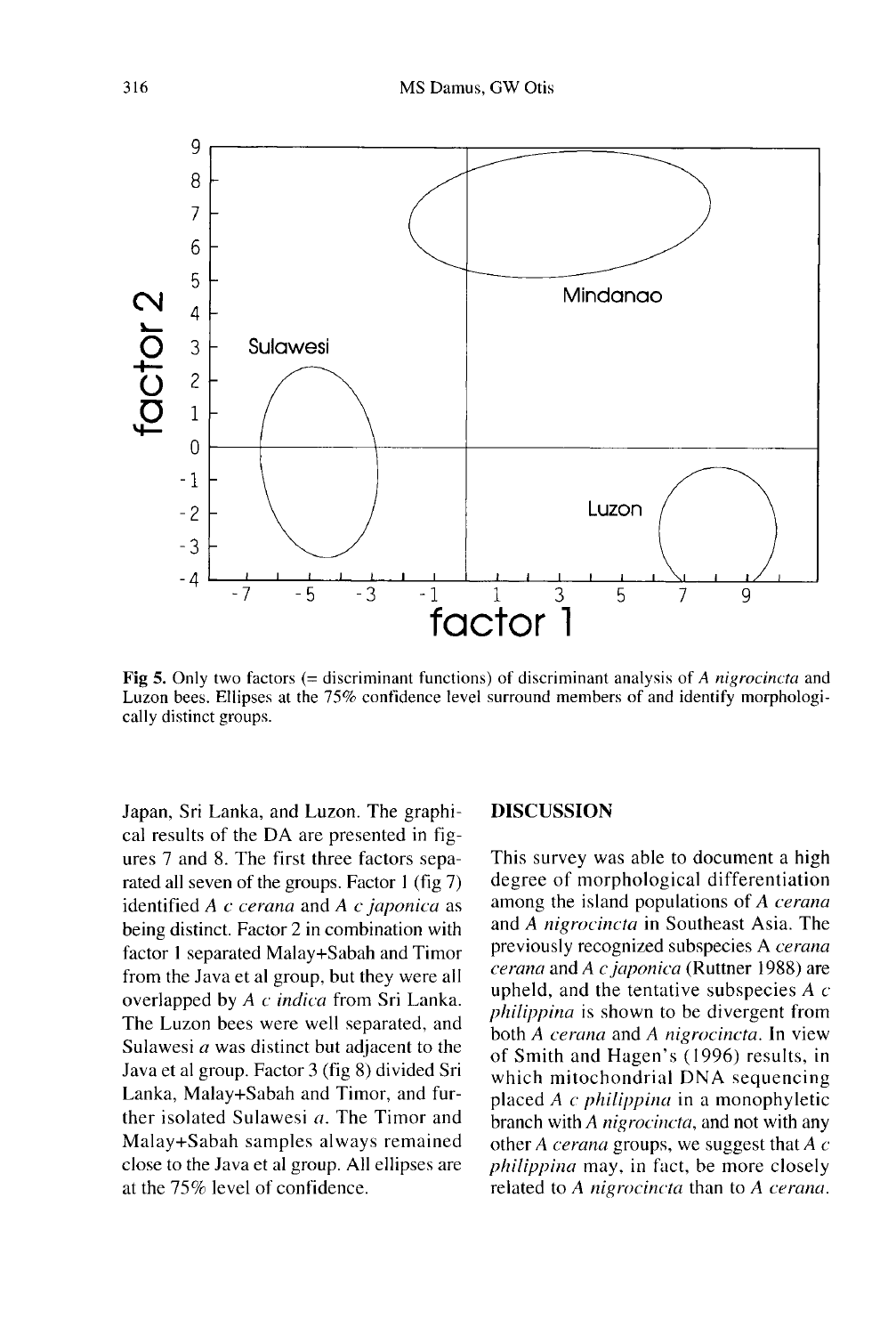

Fig 6. First two dimensions of multidimensional scaling analysis, A cerana and Luzon bees only. Polygonal shapes enclose all specimens from named group. Light grey shape is Sulawesi b.

Further analyses need to be made, particularly from other islands of the Philippines, and they should combine genetic, behavioural and morphological studies.

A c indica from Sri Lanka is shown to be distinct from the Malaysian and Indonesian samples, but as we lack geographically intermediate samples between Sri Lanka and Malaysia, we cannot at this time dispute Ruttner's (1988) identification of the Malaysian and Indonesian A cerana as belonging to  $A$  c indica. Smith and Hagen's (1996) data showed A  $c$  indica from Sri Lanka to have a very different mtDNA haplotype from Malaysian or Indonesian A cerana. The transition between Indian and Southeast Asian A cerana remains unstudied.

The southern Sulawesi samples (Sulawesi a) showed an exceptionally high level of morphological divergence (see figs 2, 3, 6 and 8) from their nearest neighbours<br>(Malaya+Sabah and the Java et al group), even though they have mtDNA haplotypes identical to those found on Java through Timor (Smith and Hagen, 1996). Although not shown graphically, this population is distinct from others at the 95% level of confidence (95% confidence ellipse). This suggests that this is a population that has undergone significant selection and/or drift in isolation from the other populations. Conversely, a bottleneck experienced during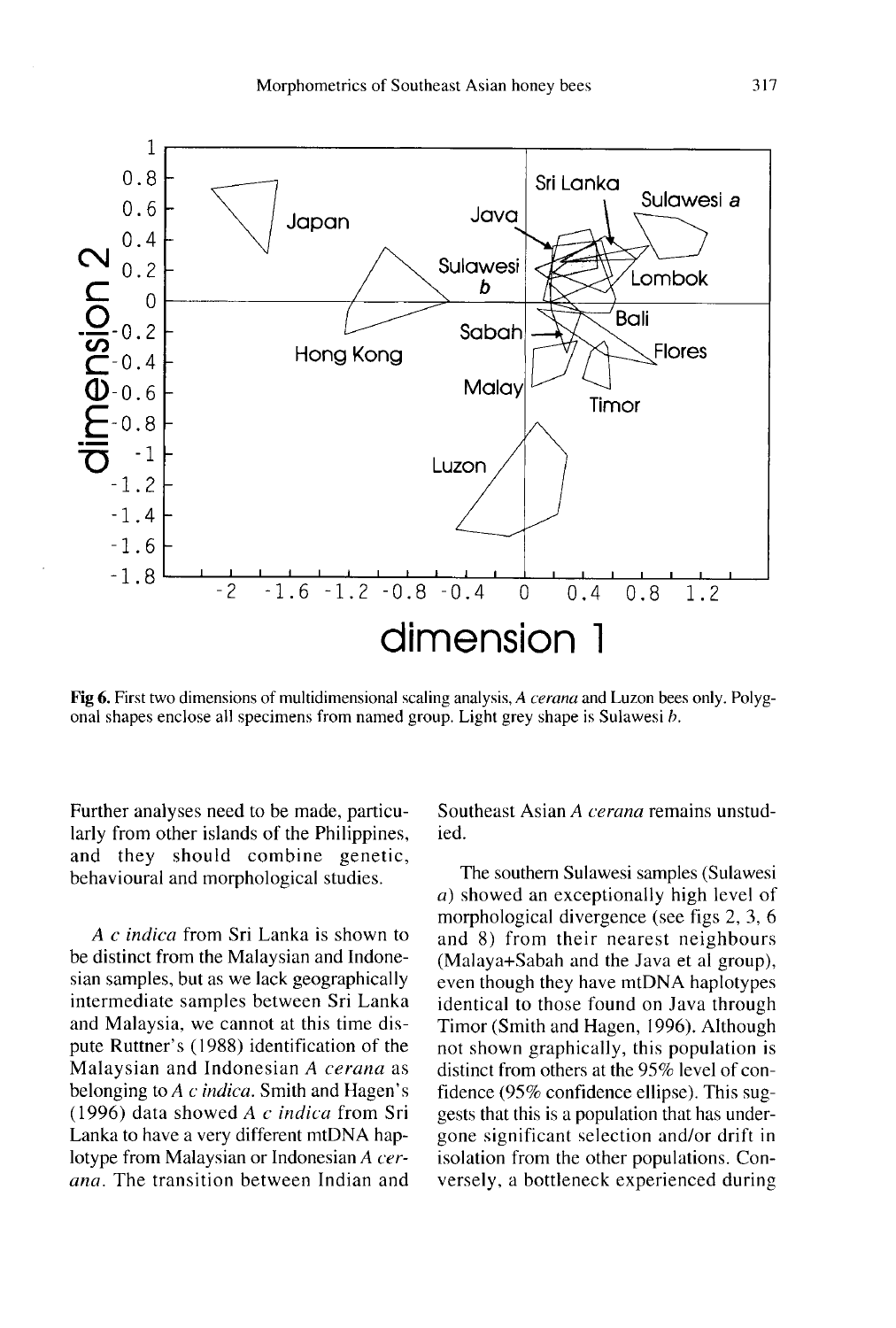

Fig 7. First two factors (= discriminant functions) of discriminant function analysis of A cerana and Luzon bees. Ellipses at the 75% confidence level surround members of and identify morphologically distinct groups.

past migration to Sulawesi may have accelerated phenetic diversification, as Bryant and Meffert ( 1996) have shown to occur in experimentally bottlenecked house flies. Such a migration may have been recent, ie, perhaps aided by humans. Unfortunately, we do not know of a way to test these alternatives with the material we have at present.

The second A *cerana* population on Sulawesi, Sulawesi *b*, seems to be indistinguishable from Javanese A cerana, and it may be a very recent import, as it seems to be confined to only a few sites in central Sulawesi (Hadisoesilo and Otis, 1996).

The five samples from Timor were identified as being morphologically different from other A cerana samples, although they are close to the samples from Java et al (figs

 $6-8$ ). Like the Sulawesi *a* samples, they may represent a divergent form, clearly derived from the Javanese group (and with identical mtDNA; Smith and Hagen, 1996), but isolated for a period of time. Again due to the paucity of samples, we refrain from making subspecies judgments until more samples from a wider area of the island are analysed.

We have shown that the samples of cavity nesting honey bee from the Philippine island of Mindanao and from the small island of Sangihe between Mindanao and Sulawesi are most similar phenetically to A nigrocincta (fig 3), although the Mindanao population represents a morphologically different group (figs 4 and 5). Smith and Hagen (1996) place them within the A nigrocincta clade as well, based on molecular evidence.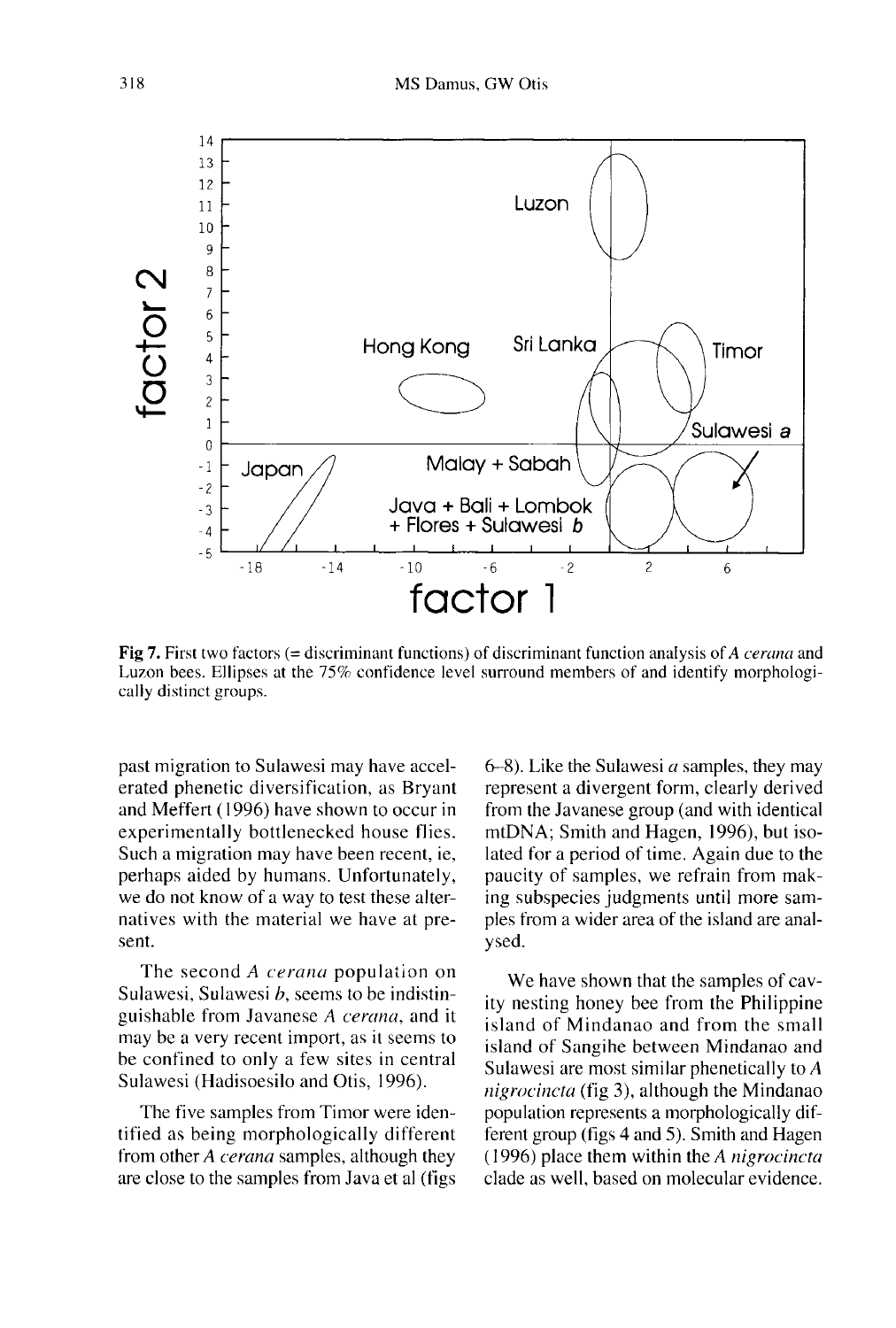

Fig 8. Factors 1 and 3 of discriminant function analysis of A cerana and Luzon bees. Ellipses at the 75% confidence level surround members of and identify morphologically distinct groups.

We refrain from judging the Mindanao samples to be a separate subspecies owing to inadequate samples (four) but believe that more sampling will confirm them as being significantly different from Sulawesi A nigrocincta. This report and that of Damus (1995) are the basis for the assertion by Otis (1996) that A nigrocincta inhabits Mindanao and Sangihe.

The congruence of our phenetic results with Smith and Hagen's (1996) genetic results is encouraging, and it illustrates that continued use of both genetic and morphological studies of the cavity-nesting honey bees of Southeast Asia should clear up many questions, while at the same time leading to additional, more complex ones. Further collections and studies of bees from the islands of Sulawesi, Sumatra, the islands of the Philippines and neighbouring islands are sure to result in exciting discoveries concerning the variability and evolutionary history of the honey bees of this region. Such studies will hopefully clarify the species status (A cerana, A nigrocincta or A philippina) of the bees from Luzon.

## ACKNOWLEDGMENTS

The authors would like to thank those who helped collect or donated samples: C Cervancia, M RWK Punchihewa, M Sasaki, M Sila, D Smith, L Wijaya and the many Indonesian beekeepers who offered their hives. Thanks to W Matthes-Sears and HV Daly for help with the morphometrics. This research was funded by an NSERC PGSA scholarship, a University of Guelph Field Studies Travel Award, the 1993 Townsend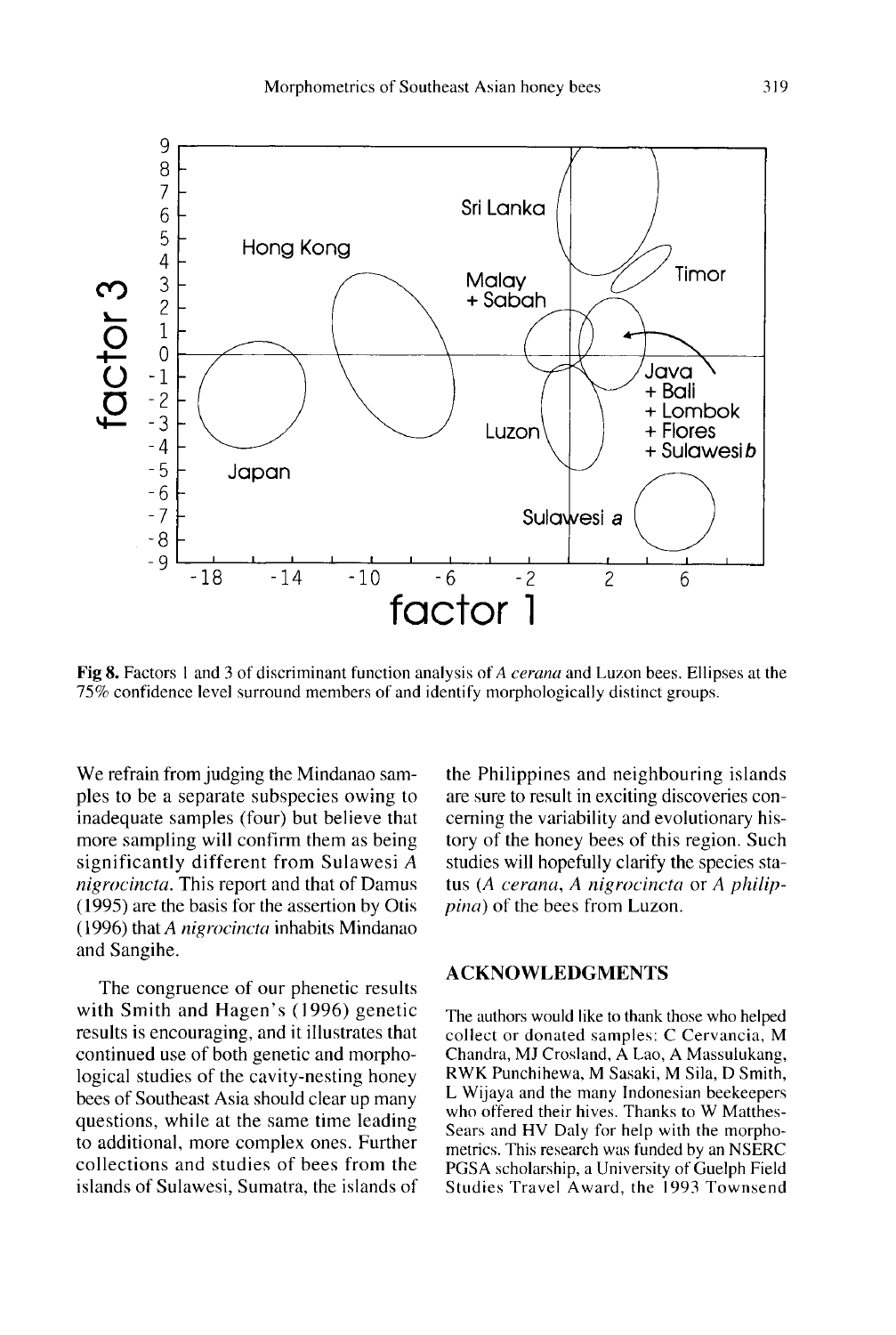Award, the Thompson fund and a Graduate Studies Award to MSD; a grant from the Office of Research, University of Guelph, and funds from the Department of Environmental Biology, University of Guelph. This manuscript has been improved by the comments of three anonymous reviewers.

Résumé — Analyse morphologique des populations d'Apis cerana F et d'Apis nigrocincta Smith d'Asie du Sud-Est. Depuis l'article de Ruttner et al (1978) détaillant les méthodes et les caractères utiles, la classification des abeilles mellifères repose sur les techniques morphométriques. Toutes les sous-espèces reconnues d'A mellifera et d'A cerana ont été décrites à l'aide des techniques de morphométrie. Seules la Malaisie, l'Indonésie et les Philippines n'ont pas été étudiées de façon appropriée. Il est encore possible d'y trouver des sous-espèces et même des espèces non décrites à ce jour (Ruttner, 1988). Notre étude donne un aperçu de la variabilité morphométrique qui existe en Asie du sud est. Nous avons utilisé une combinaison des caractères de l'aile antérieure et de la patte de Ruttner ( 1988) et des caractères de l'aile postérieure de Mattu et Verma ( 1984), mais la principale différence avec les études précédentes est d'avoir exclu l'influence de la taille sur les variables en utilisant la technique de Burnaby, telle qu'elle a été décrite par Rohlf et Bookstein (1987). Cela nous a permis d'analyser les populations d'abeilles en fonction de leur forme et non de leur taille.

De nombreux échantillons ont été utilisés à la fois par nous et par Smith et Hagen pour leur étude (1996) portant sur l'analyse génétique de la variation de l'ADN mitochondrial, si bien que nos résultats peuvent être considérés comme le pendant morphométrique de leur étude génétique. Cette dernière a montré que les abeilles connues couramment sous le nom d' $A$  c philippina (Ruttner, 1988) sont sur la même branche

monophylétique qu'A nigrocincta de Sulawesi et que les abeilles de Mindanao et de Sangihe (Smith et Hagen, 1996). Nos analyses discriminantes ont attribué tous les échantillons de Mindanao et de Sangihe, ainsi que quatre échantillons de Luzon, directement à A nigrocincta, les trois autres échantillons de Luzon étant attribués à A cerana (probabilité de 1,0 pour tous les échantillons). Lorsqu'on a formé a priori un groupe à partir de trois échantillons de Luzon quels qu'ils soient, tous les autres échantillons ont été attribués à ce groupe, alors que les échantillons de Mindanao et de Sangihe restaient avec A nigrocincta (probabilité 1,0). Ce résultat, ainsi que ceux de Smith et Hagen (1996), suggèrent que les échantillons de Mindanao et Sangihe sont phénétiquement différents d'A nigrocincta (figs 4 et 5) et d'A cerana (figs 6 et 8) et représentent peut-être une sous-espèce distincte qui pourrait être, non pas A c philippina comme l'avait suggéré Ruttner (1988), mais A n philippina ou une espèce distincte propre. D'autres études sont nécessaires.

Les sous-espèces bien connues A c cerana (de Hong Kong) et A c japonica (du Japon) ont été séparées dans toutes les analyses et sur tous les graphiques (figs 2, 3, 6-8). A c indica est composée d'au moins trois groupes : l'un comporte les populations du Sri Lanka, de Malaisie et des îles indonésiennes de Java, Bali, Lombok, Flores, Timor et une petite population dans le centre de Sulawesi (Sulawesi b), le second n'a été trouvé jusqu'à présent que dans le sud de Sulawesi (Sulawesi a) et le troisième est celui de Timor (figs 2, 3, 6-8). Le groupe Sulawesi a a subi une dérive phénétique qui l'a éloigné du reste d' A c indica. Cela indique soit qu'il a été isolé pendant une longue période, soit qu'il a subi un goulot d'étranglement (« bottleneck ») important, peut-être dans les temps récents, peut-être aussi sous l'influence de l'Homme.

A nigrocincta peut être divisé en deux groupes : l'un de Mindanao, l'autre de Sulawesi et de Sangihe (figs 4 et 5). Nous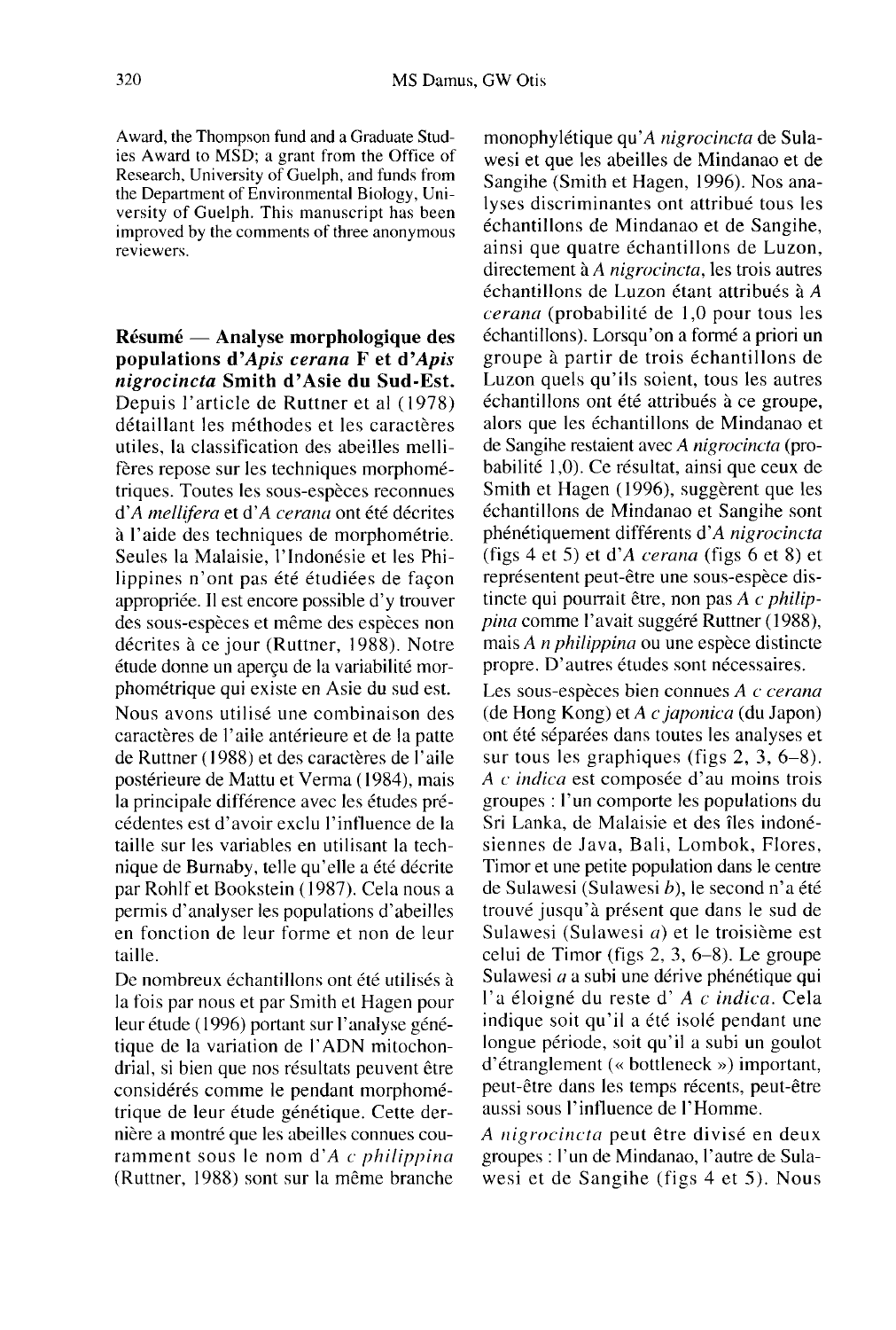n'avions pas suffisamment d'échantillons de Mindanao pour être certains de couvrir correctement la variation qui existe sur l'île; aussi nous nous abstenons de considérer ce groupe comme une sous-espèce.

Il est certain que d'autres récoltes d'abeilles et d'autres études faites sur les îles de Sulawesi, de Sumatra, des Philippines et des îles voisines fourniront des découvertes passionnantes concernant la variabilité et l'histoire évolutive des abeilles mellifères de cette région. De telles études devraient clarifier, nous l'espérons, le statut d'espèce des abeilles de Luzon (A cerana, A nigrocincta ou A philippina).

## Apis cerana / Apis nigrocincta / morphométrie / Asie du sud est / abeilles mellifères

Zusammenfassung — Eine morphometrische Analyse von südostasiatischen Populationen von Apis cerana F und Apis nigrocincta Smith. Morphometrische Techniken waren seit der detaillierten Darlegung der Methoden und verwendbaren Merkmale durch Ruttner et al (1978) die Hauptstütze der Klassifierung der Honigbienen. Alle anerkannten Rassen von Apis mellifera und Apis cerana wurden mit morphometrischen Techniken beschrieben. Die Gebiete von Malaysia, Indonesien und den Philippinen wurden bislang nicht angemessen untersucht. Es ist immer noch nicht ausgeschlossen, daß bisher nicht beschriebene Rassen oder sogar Arten in diesem Bereich gefunden werden (Ruttner 1988). Unsere Studie soll einen Einblick über die morphometrischen Variabilität in Südostasien geben. Wir kombinierten eine Reihe von Ruttner's (1988) Merkmalen an Vorderflügeln und Beinen mit den Hinterflügelmerkmalen von Mattu und Verma (1984). Ein Hauptunterschied unserer Methode ist der Ausschluß des Einflusses von Größe auf die Merkmale mit Burnaby's Technik, entsprechend der Beschreibung in Rohlf und Book-

stein (1987). Das ermöglichte uns, die Bienenpopulationen nach ihrer Form und nicht ihrer Größe zu analysieren. Neben unseren morphometrischen Studien wurde eine genetische Analyse der Variation mitochondria- ]er DNA von Smith und Hagen (1996) durchgeführt, die weitgehend dieselben Proben benutzten, sodaß unsere Ergebnisse als morphologische Gegenseite der genetischen Untersuchung angesehen werden können. Nach den genetischen Befunden gehören die bisher als A c philippina (Ruttner, 1988) beschriebenen Bienen zu dem gleichen monophyletischen Zweig wie Apis nigrocincta aus Sulawesi und die Bienen von Mindanao und Sangihe (Smith und Hagen, 1996). In unserer Diskriminanzanalyse wurden alle Proben aus Mindanao und Sangihe, sowie vier der Proben aus Luzon der Art A nigrocincta aus Sulawesi, die anderen drei Proben aus Luzon wurden A cerana zugeordnet (alle mit einer Wahrscheinlichkeit von 1.0). Wenn "a priori" Gruppen aus drei der Luzon-Proben gebildet wurden, wurden die restlichen Proben aus Luzon dieser Gruppe zugeordnet, die Proben aus Mindanao und Sangihe blieben aber weiterhin bei A nigrocincta (Wahrscheinlichkeit 1.0). Die Proben aus Luzon dagegen sind phenetisch sowohl von A nigrocincta als auch von A cerana (Abb 6-8) verschieden und stellen vielleicht eine eigene Unterart dar, die möglicherweise nicht die von Ruttner (1988) vorgeschlagenen A c philippina ist, sondern eher A n philippina oder sogar einer anderen Art entspricht. Dazu sind aber weitere Studien erforderlich. Die gut bekannten Unterarten A c cerana (aus Hong Kong) und A c japonica (aus Japan) waren in allen Analy sen und Graphen gut getrennt (Abb 2, 3, 6-8). Für A c indica konnte gezeigt werden, daß sie sich aus drei Gruppen zusammensetzt: eine wird von Sri Lanka, Malaysia, den indonesichen Inseln Java, Bali, Lombok, Flores und Timor und einer kleinen Population im zentralen Sulawesi (Sulawesi b) gebildet, eine 2. Gruppe wurde bislang nur im südlichen Sulawesi gefunden (Sula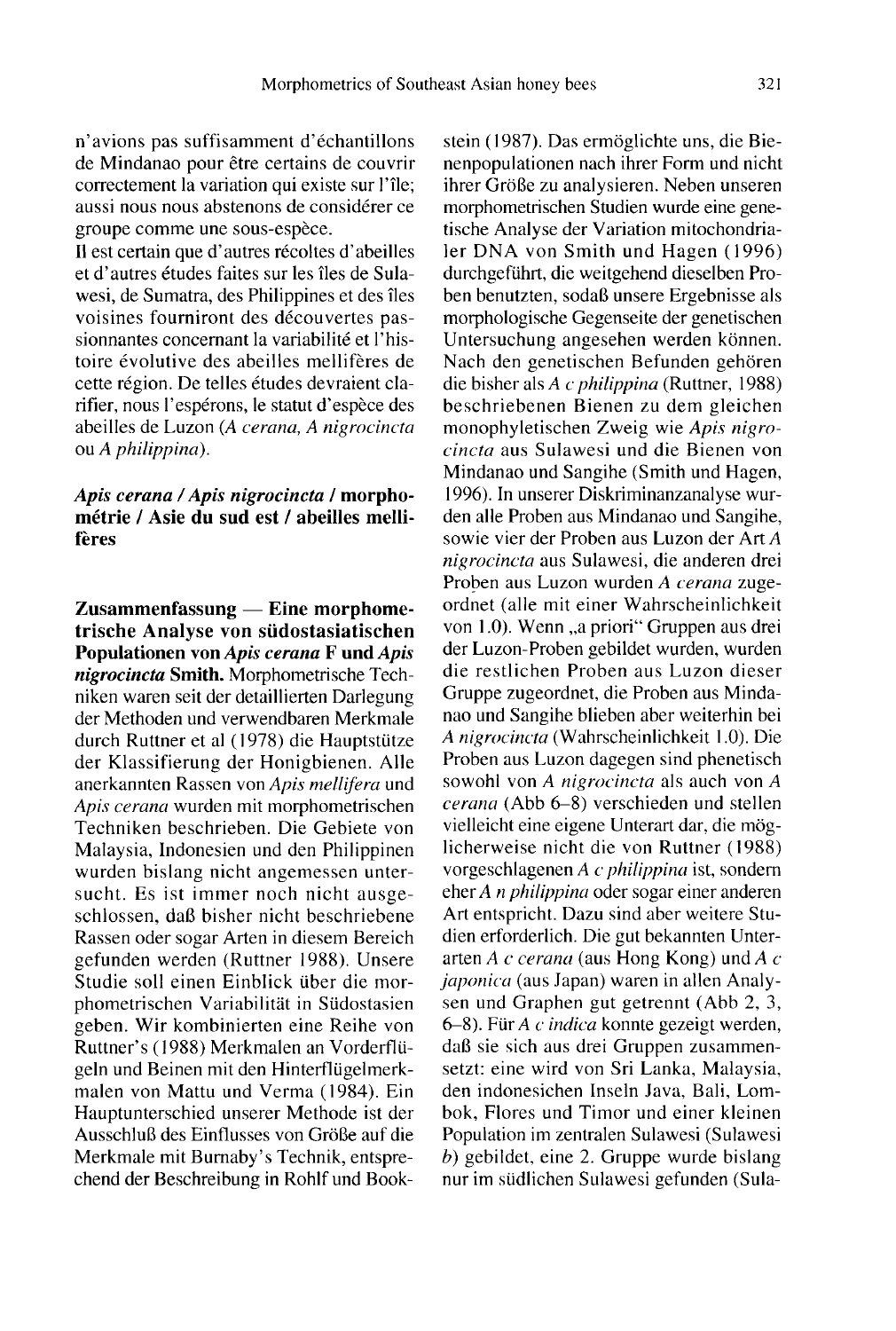wesi a) und die 3. Gruppe auf Timor (Abb 2, 3, 6-8). Die Gruppe Sulawesi a zeigte eine phenetische Merkmalsverschiebung von den restlichen A c indica, was einen Hinweis entweder auf eine lange Isolation gibt oder auf eine Population, die einen Engpaß (bottle neck) durchlaufen hat, möglicherweise vor kürzerer Zeit und möglicherweise durch menschlichen Einfluß. Bei A nigrocincta können zwei Gruppen unterschieden werden: eine von Mindanao und eine von Sulawesi und Sangihe (Abb 4 und 5). Wir hatten nicht genügend Proben von Mindanao um sicher zu sein, daß die Variation auf der Insel ausreichend erfaßt wurde und verzichteten daher darauf, diese Gruppe als eigene Rasse anzusehen. Weitere Probensammlungen von den Inseln Sulawesi, Sumatra, den philippinischen und den benachbarten Inseln werden mit Sicherheit zu weiteren interessanten Entdeckungen über die Variabilität und Evolutionsgeschichte der Honigbienen in dieser Region führen. Solche Studien werden dann hoffentlich auch die Artzugehörigkeit der Bienen von Luzon (A cerana, A nigrocincta oder A philippina) klären.

#### Apis cerana / Apis nigrocincta / Morphometrie / Südostasien / Honigbienen

#### REFERENCES

- Bryant EH, Meffert LM (1996) Morphometric differentiation in serially bottlenecked populations of the housefly. Evolution 50, 935-940
- Cornuet JM (1982) Représentation graphique de pop ulations multinormales par des ellipses de confiance. Apidologie 13, 15-20
- Daly HV (1992) A statistical and empirical evaluation of some morphometric variables of honey bee classification. In: Ordination in the Study of Morphol ogy, Evolution and Systematics of Insects: Appli cations and Quantitative Genetic Rationales (JT Sorenson, R Foottit, eds), Elsevier, Amsterdam
- Damus MS (1995) A morphometric and genetic analysis of honey bee (Apis cerana F.) Samples from Malasia: population discrimination and relationships. Master's Thesis, University of Guelph, Guelph, Ontario, Canada
- Hadisoesilo S, Otis GW (1996) Drone flight times con-<br>firm the species status of Apis nigrocincta Smith, 1861 to be a species distinct from Apis cerana F 1793, in Sulawesi. Apidologie 27, 361-369
- Mattu VK, Verma LR (1984) Comparative morpho metric studies on the Indian honeybee of the northwest Himalayas. 2. Wings. J Apic Res 23, 3-10
- Otis GW (1996) Distributions of recently recognized species of honey bees (Hymenoptera: Apidae; Apis) in Asia. J Kans Entomol Soc 69 suppl, 311-333.
- Queiroz K de, Good DA (1997) Phenetic clustering in biology: a critique. Quart Rev Biol 72, 3-30
- Rohlf FJ, Bookstein FL (1987) A comment on shearing as a method for 'size correction'. Syst Zool 36, 356-367
- Ruttner F (1988) Biogeography and Taxonomy of Honeybees. Springer Verlag, Berlin
- Ruttner F, Tassencourt L , Louveaux J (1978) Biometrical-statistical analysis of the geographic variability of Apis mellifera L. 1 Material and methods. Apidologie 9, 363-381
- Smith DR, Hagen RH (1996) The biogeography of Apis cerana as revealed by mitochondrial sequence data. J Kans Entomol Soc 69 Suppl, 294-310
- Thorpe RS (1988) Multiple group principal compo nent analysis and population differentiation. J Zool Lond 216, 37-40
- Tingek S, Koeniger G, Koeniger N (1996) Description of a new cavity nesting species of Apis (Apis nuluensis n.sp.) from Sabah, Borneo, with notes on its occurrence and reproductive biology (Insect: Hymenoptera: Apoidea: Apini). Senckenbergiana Biol 76, 115-119
- Wilkinson L (1990) SYSTAT for DOS. Systat, Inc Evanston, Illinois

### APPENDIX

Samples were collected from the following sites: *Philippines: Luzon*, Laguna Province, College (2), Quezon Province, Quezon City (3), Zambales Province, Santa Cruz (2); Palawan, Babuyan (1); Mindanao, Laguna del Norte, Kauswagan (4); Indonesia: Sangihe, 5 km E of Tahuna (3); Sulawesi North, Teeb (near Amurang) (4), Sonder (1); Sulawesi Central, Kamarora (70 km SE Palu) (5), Bobo (1); Sulawesi South, Tabo Tabo (60 km N Ujung Pandang) (1), Jeneponto (5), Manipi (4), Bontobulaeng (4); Java West, Parungpanjang (5), Cianjur (3); Java East, Tretes (5); Bali, Tunjungan  $(2 \text{ km } N \text{ Ubud})$   $(6)$ ; *Lombok*, Senggigi  $(1)$ ,